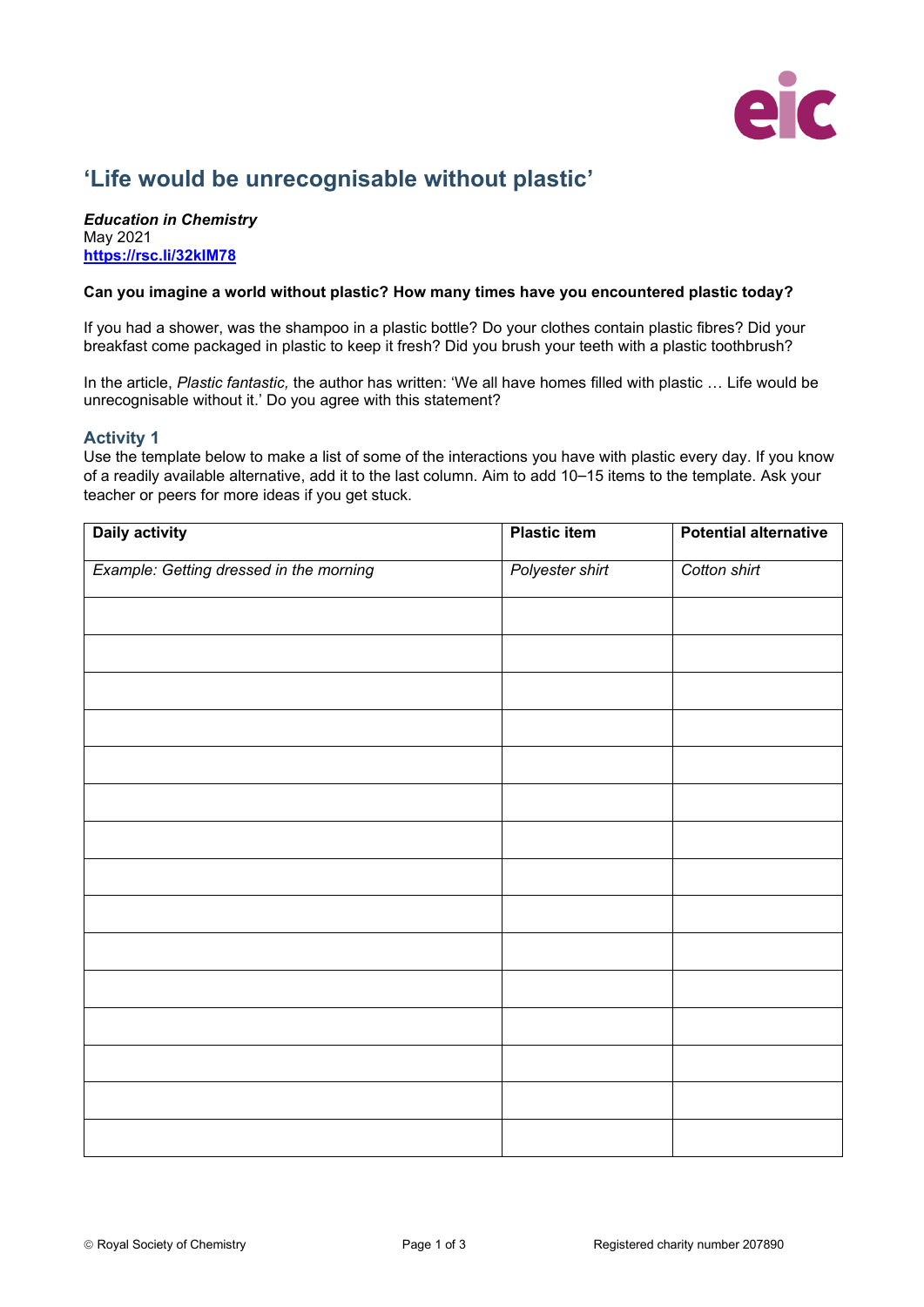## **Activity 2**

Choose three items from your table that are easy to change and three which are not. Write a sentence about each to describe why you have chosen it and why it is difficult or easy to substitute.

|         | <b>Easy substitutes</b>                                                                                                                                                                                                                                                                      | <b>Difficult substitutes</b>                                                                                                                                                                                                                                        |
|---------|----------------------------------------------------------------------------------------------------------------------------------------------------------------------------------------------------------------------------------------------------------------------------------------------|---------------------------------------------------------------------------------------------------------------------------------------------------------------------------------------------------------------------------------------------------------------------|
| Example | <b>Plastic item: Teabag</b>                                                                                                                                                                                                                                                                  | Plastic item: Crisp packet                                                                                                                                                                                                                                          |
|         | <b>Replaced with: Tea strainer</b>                                                                                                                                                                                                                                                           | <b>Replaced with: Paper bag</b>                                                                                                                                                                                                                                     |
|         | <b>Explanation:</b> Single-use teabags which<br>don't break down in compost or landfill are<br>wasteful. Tea strainers are reusable, and<br>the leaves can be added to gardens or<br>home composting. Loose tea leaves are<br>available in most supermarkets which<br>makes it an easy swap. | <b>Explanation: Alternatives to plastic</b><br>packaging for snacks like crisps are not<br>readily available. Other materials such as<br>paper are not as effective at keeping food<br>fresh. Plastic packaging helps to reduce<br>food waste and is more hygienic. |
| 1.      | <b>Plastic item:</b>                                                                                                                                                                                                                                                                         | <b>Plastic item:</b>                                                                                                                                                                                                                                                |
|         | <b>Replaced with:</b>                                                                                                                                                                                                                                                                        | <b>Replaced with:</b>                                                                                                                                                                                                                                               |
|         | <b>Explanation:</b>                                                                                                                                                                                                                                                                          | <b>Explanation:</b>                                                                                                                                                                                                                                                 |
|         |                                                                                                                                                                                                                                                                                              |                                                                                                                                                                                                                                                                     |
| 2.      | <b>Plastic item:</b>                                                                                                                                                                                                                                                                         | <b>Plastic item:</b>                                                                                                                                                                                                                                                |
|         | <b>Replaced with:</b>                                                                                                                                                                                                                                                                        | <b>Replaced with:</b>                                                                                                                                                                                                                                               |
|         | <b>Explanation:</b>                                                                                                                                                                                                                                                                          | <b>Explanation:</b>                                                                                                                                                                                                                                                 |
|         |                                                                                                                                                                                                                                                                                              |                                                                                                                                                                                                                                                                     |
| 3.      | <b>Plastic item:</b>                                                                                                                                                                                                                                                                         | <b>Plastic item:</b>                                                                                                                                                                                                                                                |
|         | <b>Replaced with:</b>                                                                                                                                                                                                                                                                        | <b>Replaced with:</b>                                                                                                                                                                                                                                               |
|         | <b>Explanation:</b>                                                                                                                                                                                                                                                                          | <b>Explanation:</b>                                                                                                                                                                                                                                                 |
|         |                                                                                                                                                                                                                                                                                              |                                                                                                                                                                                                                                                                     |